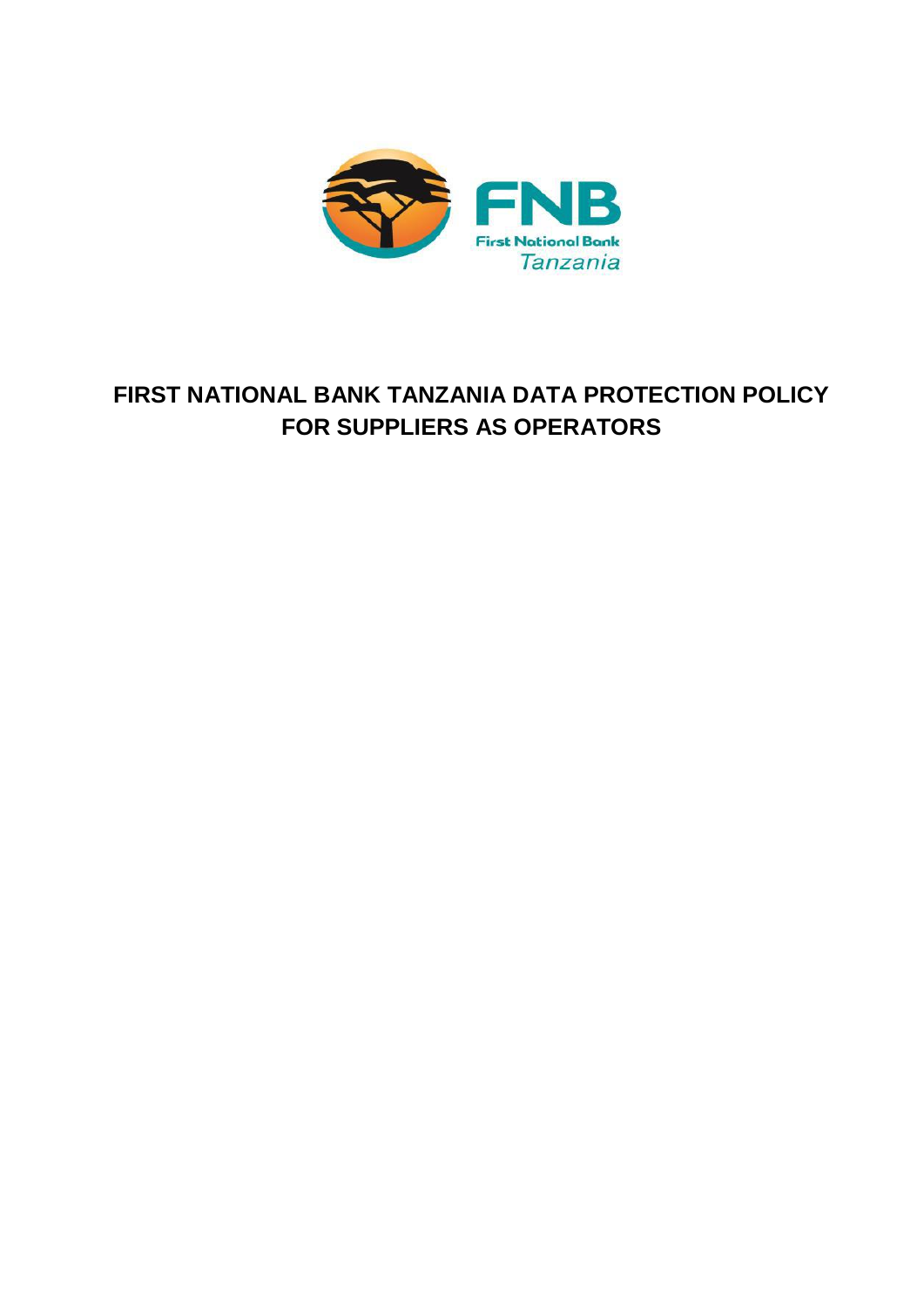

# **DOCUMENT CONTROL**

| <b>Title</b>        | First National Bank Tanzania Data Protection Policy for Suppliers as Operators.                 |
|---------------------|-------------------------------------------------------------------------------------------------|
| Author              | First National Bank Tanzania Compliance                                                         |
| Recommended by      | First National Bank Tanzania Ethics and Market Conduct Committee on 4 <sup>th</sup> May<br>2018 |
| Approval By         | First National Bank Tanzania Risk, Capital and Compliance Committee                             |
| Date of Approval    | $3rd$ July 2018                                                                                 |
| Document version    | Version 1.0                                                                                     |
| Date of Next Review | June 2020                                                                                       |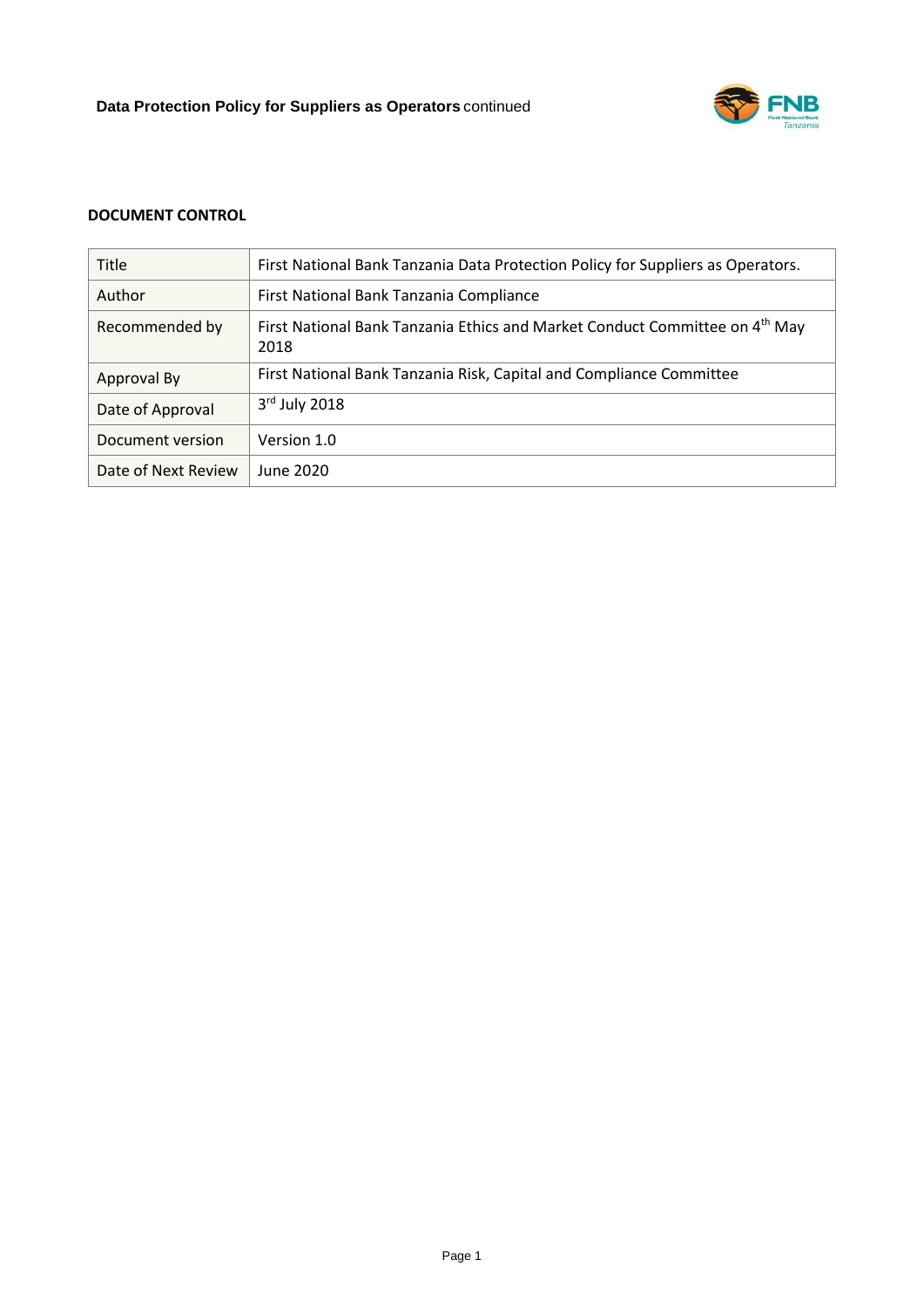

## **TABLE OF CONTENTS**

| 1    |                                                                               |  |  |  |  |  |
|------|-------------------------------------------------------------------------------|--|--|--|--|--|
| 2    |                                                                               |  |  |  |  |  |
| 3    |                                                                               |  |  |  |  |  |
| 4    |                                                                               |  |  |  |  |  |
| 5    | SUPPLIERS AS OPERATORS OBLIGATIONS WHEN DEALING WITH PERSONAL INFORMATION AND |  |  |  |  |  |
|      | 5.1                                                                           |  |  |  |  |  |
| 5.2. |                                                                               |  |  |  |  |  |
|      | 5.3.                                                                          |  |  |  |  |  |
|      | 5.4.                                                                          |  |  |  |  |  |
|      | 5.5.                                                                          |  |  |  |  |  |
|      | 5.6.                                                                          |  |  |  |  |  |
| 5.7. |                                                                               |  |  |  |  |  |
|      | 5.8.                                                                          |  |  |  |  |  |
| 6.   |                                                                               |  |  |  |  |  |
| 7.   |                                                                               |  |  |  |  |  |
| 8.   |                                                                               |  |  |  |  |  |
| 9.   |                                                                               |  |  |  |  |  |
|      | 10.                                                                           |  |  |  |  |  |
|      | 11.                                                                           |  |  |  |  |  |
| 12.  |                                                                               |  |  |  |  |  |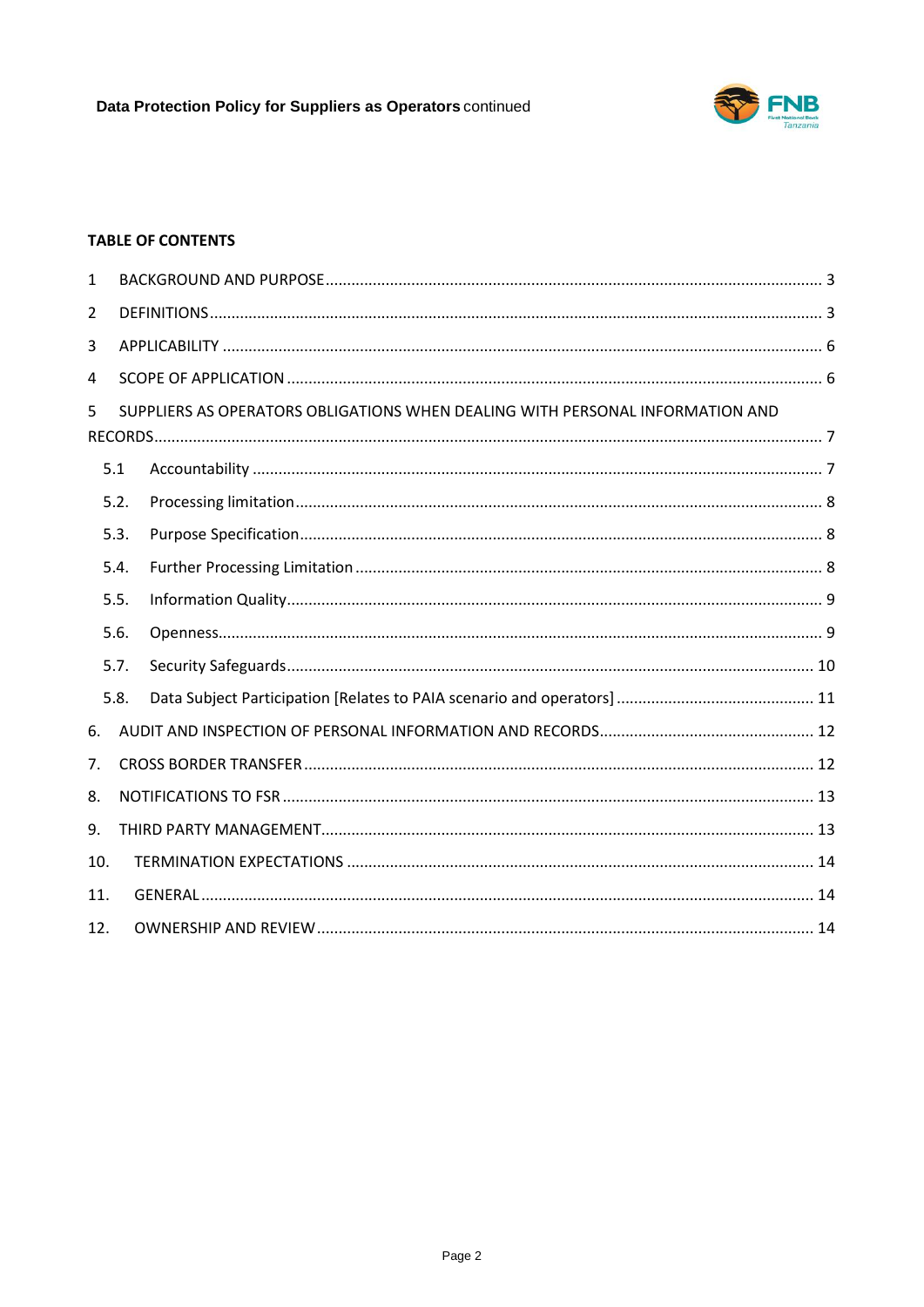

## <span id="page-3-0"></span>**1 BACKGROUND AND PURPOSE**

First National Bank Tanzania (FNBT) recognises that Personal Information(PI) and Records are important assets that must be protected. This document establishes a governance framework that sets out ethical and sound data protection practices that are to be followed by all Suppliers appointed by First National Bank Tanzania. This policy sets out the minimum data protection requirements applicable to Suppliers to preserve the integrity, confidentiality and availability of personal information or records furnished to Suppliers during the course and scope of its engagement with First National Bank Tanzania.

This policy will set out the rules of engagements in relation to how PI is handled by Suppliers on behalf of First National Bank Tanzania as well as the minimum legal requirements that the bank requires the Suppliers to adhere to, including compliance with the requirements of the Banking and Financial Institutions Act, 2006(BFIA) and the Personal Information Act 4 of 2013 ("**POPIA**"), in their capacity as service providers to First National Bank Tanzania. This policy is applicable to all Suppliers that engage with First National Bank Tanzania and handle PI and/or records on behalf of the bank that contain PI, SPI or Children's PI.

All FNBT Suppliers are expected to comply with all local legislative requirements within the jurisdiction in which they operate. This policy serves as an additional measure of the requirements that First National Bank Tanzania has in relation to how Suppliers are required to organise themselves and provide goods and/or services in relation to agreements concluded with the bank. First National Bank Tanzania subscribes to the higher of host or home principle when dealing with jurisdictions outside of Tanzania. This means that where the Supplier conducts business activities within a jurisdiction where the data protection laws and regulations are of a higher standard than the provisions of this policy, then the provision of those laws and regulations will take precedence and vice versa.

## <span id="page-3-1"></span>**2 DEFINITIONS**

| Agreement        | Means the agreement entered into between First National Bank Tanzania and the     |
|------------------|-----------------------------------------------------------------------------------|
|                  | Supplier as an Operator.                                                          |
| <b>BFIA</b>      | Banking and Financial Institutions Act, 2006                                      |
| Child            | Means a natural person under the age of 18 years who is not legally competent,    |
|                  | without the assistance of a competent person, to take any action or decision in   |
|                  | respect of any matter concerning him or her.                                      |
| Competent person | Means any person who is legally competent to consent to any action or decision    |
|                  | being taken in respect of any matter concerning a child.                          |
| Consent          | Means any voluntary, specific and informed expression of will in terms of which   |
|                  | permission is given for the processing of personal information.                   |
| Customer         | Means a person who buys goods and/ or services from First National Bank Tanzania. |
| Data Subject     | Means the person to whom personal information relates.                            |
|                  |                                                                                   |

The following concepts will be used throughout this policy and are defined as follows: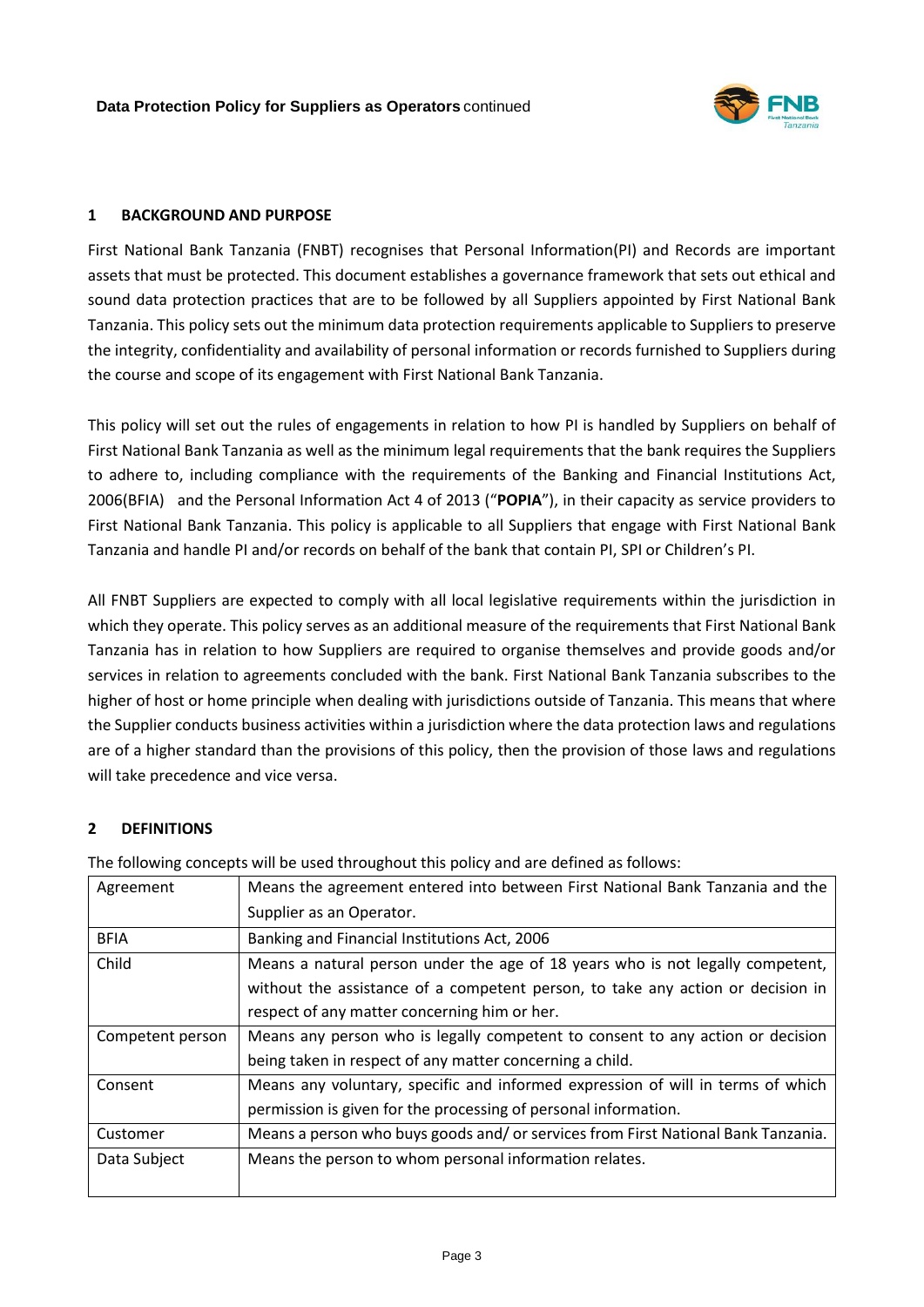

|                       | In reference to First National Bank Tanzania this primarily but without limitation     |
|-----------------------|----------------------------------------------------------------------------------------|
|                       | means customers, employees and operators/suppliers, other persons and third            |
|                       | parties.                                                                               |
| Employee              | Means a person employed for wages or salary, including permanent employees,            |
|                       | non-permanent employees, contractors, secondees and contingent workers.                |
| <b>FSR</b>            | Means FirstRand Bank Limited; First National Bank, a division of FirstRand Bank        |
|                       | Limited; WesBank, a division of FirstRand Bank Limited; Rand Merchant Bank, a          |
|                       | division of FirstRand Bank Limited; FirstRand Investment Management Holdings           |
|                       | Limited (Ashburton Investments); FirstRand Life Assurance Limited; Direct Axis SA      |
|                       | (Pty) Limited; MotoVantage (Pty) Limited; MotoNovo Finance, a division of FirstRand    |
|                       | Bank Limited (London branch); each business unit, branch and/or representative         |
|                       | office of any business of FirstRand Limited; any other subsidiaries of FirstRand       |
|                       | Limited or companies connected to FirstRand Limited; and any of FirstRand Limited's    |
|                       | associates, cessionaries, delegates or successors in title or appointed third parties  |
|                       | such as authorised agents, advisors, partners and contractors.                         |
| The bank              | First National Bank Tanzania Limited                                                   |
| FNBT Data Privacy     | Means the person appointed by First National Bank Tanzania, to oversee compliance      |
| Officer               | to privacy legislation at FNBT including, but not limited to, monitoring the           |
|                       | implementation of policies, monitoring training, and handling data subject requests    |
|                       | regarding their personal data.                                                         |
| Group RRM Privacy     | Means the person delegated by the Information Officer (as prescribed in PAIA) to       |
| Officer               | ensure overall compliance to privacy legislation.                                      |
| Juristic Person       | Means an existing company, partnership, trust, not-for-profit organisation, estate or  |
|                       | other legal entity recognised by law as having rights and duties.                      |
| <b>Natural Person</b> | Means an identifiable, living human being.                                             |
| Operator              | Means a person who processes personal information for a responsible party in terms     |
|                       | of a contract or mandate, without coming under the direct authority of that party.     |
|                       |                                                                                        |
|                       | This means any party that processes information on behalf of First National Bank       |
|                       | Tanzania.                                                                              |
| PCI                   | Means Payment Card Industry.                                                           |
| Personal              | Means information relating to an identifiable, living, natural person, and where it is |
| Information ("PI")    | applicable, an identifiable, existing juristic person, including, but not limited to-  |
|                       | (a) information relating to the race, gender, sex, pregnancy, marital status,          |
|                       | national, ethnic or social origin, colour, sexual orientation, age, physical           |
|                       | or mental health, well-being, disability, religion, conscience, belief,                |
|                       | culture, language and birth of the person;                                             |
|                       | (b) information relating to the education or the medical, financial, criminal          |
|                       | or employment history of the person;                                                   |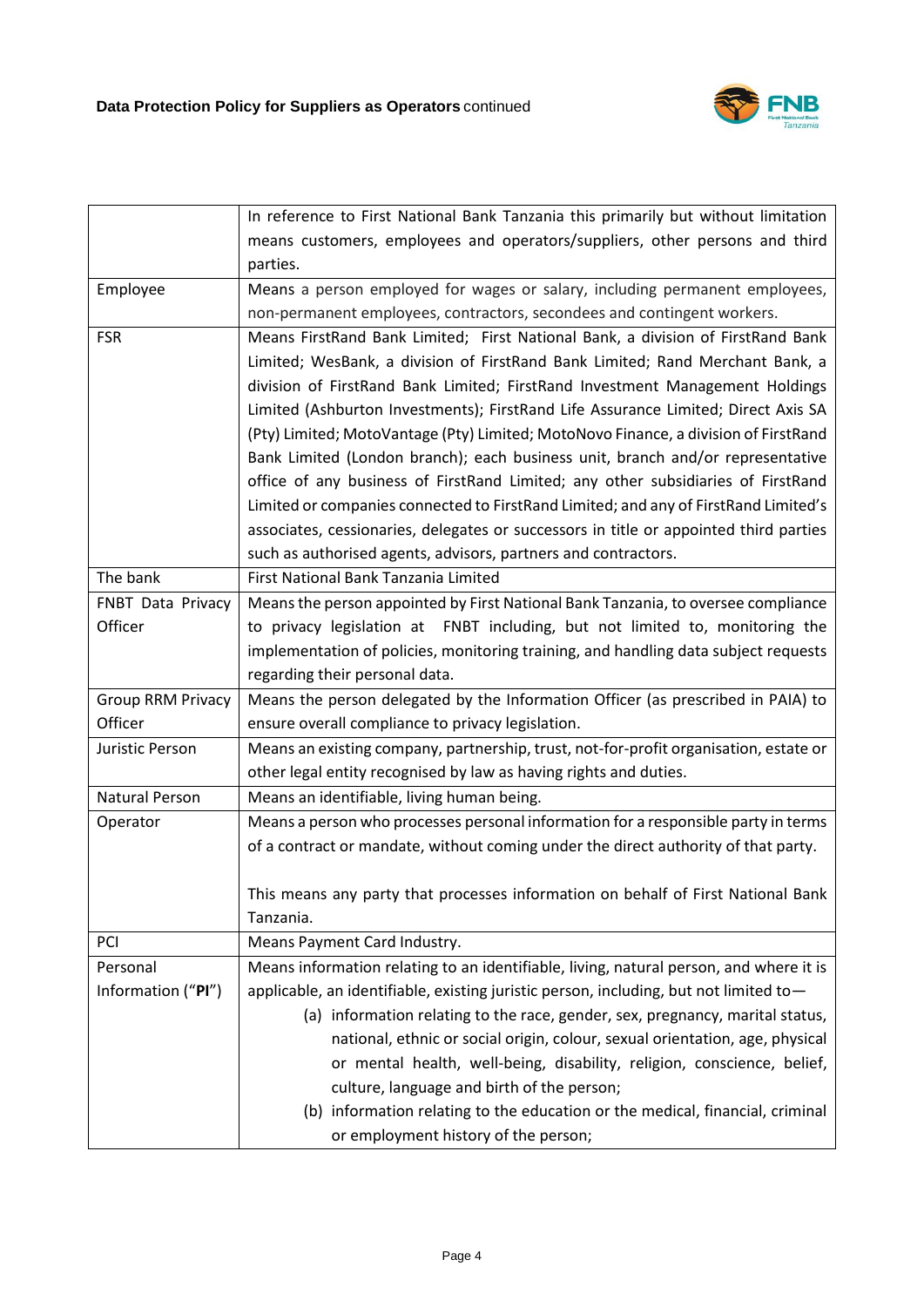

|              | (c) any identifying number, symbol, e-mail address, physical address,            |
|--------------|----------------------------------------------------------------------------------|
|              | telephone number, location information, online identifier or other               |
|              | particular assignment to the person;                                             |
|              | (d) the biometric information of the person;                                     |
|              | (e) the personal opinions, views or preferences of the person;                   |
|              | correspondence sent by the person that is implicitly or explicitly of a<br>(f)   |
|              | private or confidential nature or further correspondence that would              |
|              | reveal the contents of the original correspondence;                              |
|              | (g) the views or opinions of another individual about the person; and            |
|              | (h) the name of the person if it appears with other personal information         |
|              | relating to the person or if the disclosure of the name itself would reveal      |
|              | information about the person;                                                    |
|              | In reference to this policy, PI must be seen primarily but without limitation as |
|              | personal information of First National Bank Tanzania customers; employees and    |
|              | suppliers, other persons and third parties                                       |
| Pin          | Means "personal identification number" which is a secret numeric password known  |
|              | only to the user and a system to authenticate the user to the system.            |
| <b>POPIA</b> | Protection of Personal Information Act 4 of 2013                                 |
| Processing   | Means any operation or activity or any set of operations, whether or not by      |
|              | automatic means, concerning personal information, including-                     |
|              | (a) the collection, receipt, recording, organisation, collation, storage,        |
|              | updating or modification, retrieval, alteration, consultation or use;            |
|              | (b) dissemination by means of transmission, distribution or making               |
|              | available in any other form; or                                                  |
|              | (c) merging, linking, as well as restriction, degradation, erasure or            |
|              | destruction of information.                                                      |
| Record       | Means any recorded information-                                                  |
|              | (a) regardless of form or medium, including any of the following:                |
|              | Writing on any material;<br>(i)                                                  |
|              | (ii) information produced, recorded or stored by means of any tape-              |
|              | recorder, computer equipment, whether hardware or software or                    |
|              | both, or other device, and any material subsequently derived from                |
|              | information so produced, recorded or stored;                                     |
|              | (iii) label, marking or other writing that identifies or describes anything      |
|              | of which it forms part, or to which it is attached by any means;                 |
|              | (iv) book, map, plan, graph or drawing;                                          |
|              | (v) photograph, film, negative, tape or other device in which one or more        |
|              | visual images are embodied so as to be capable, with or without the aid of some  |
|              | other equipment, of being reproduced;                                            |
|              | (b) in the possession or under the control of a responsible party;               |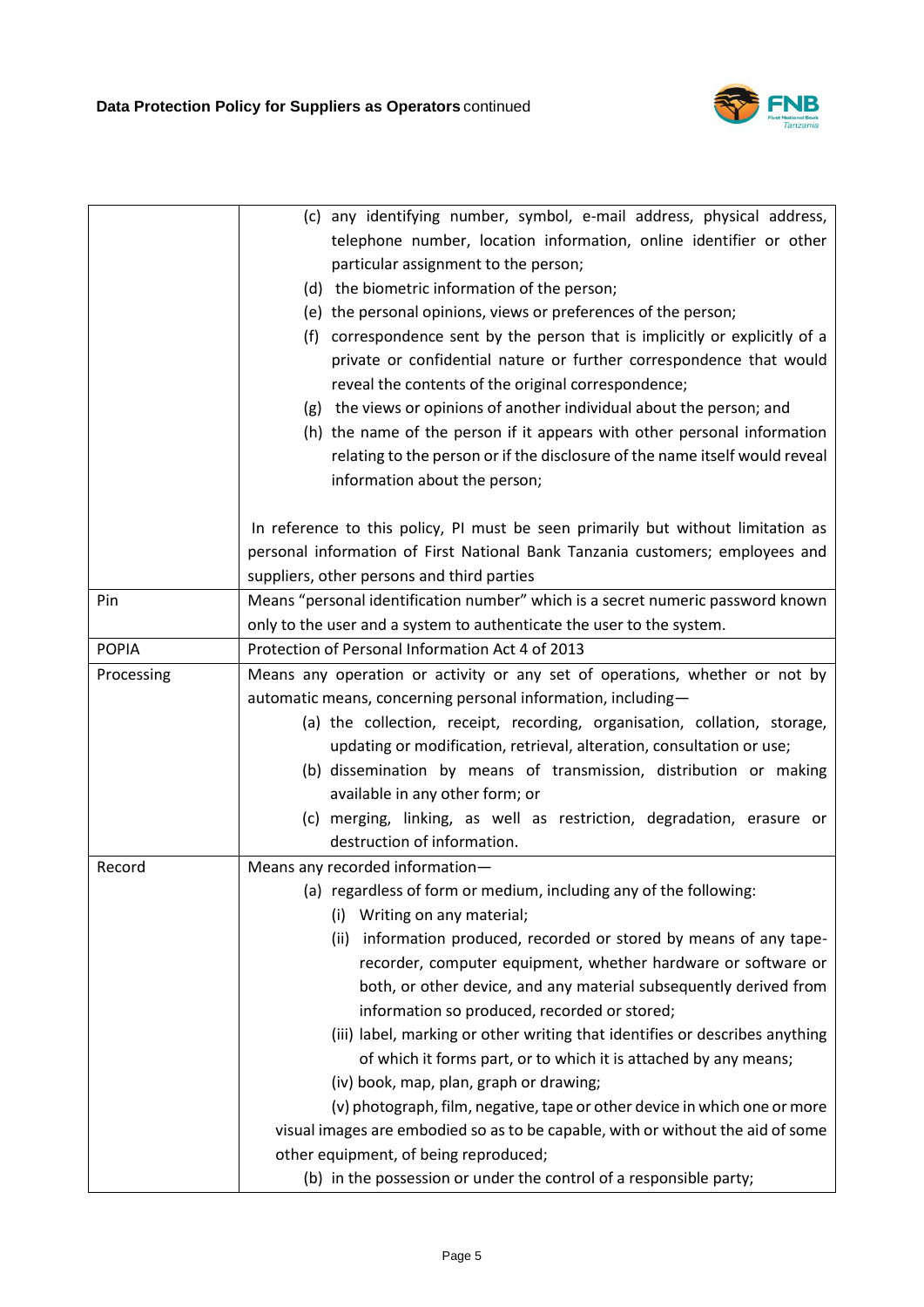

|                     | (c) whether or not it was created by a responsible party; and                         |
|---------------------|---------------------------------------------------------------------------------------|
|                     | (d) regardless of when it came into existence.                                        |
| Responsible Party   | Means a public or private body or any other person which, alone or in conjunction     |
|                     | with others, determines the purpose of and means for processing personal              |
|                     | information.                                                                          |
|                     |                                                                                       |
|                     | In reference to this policy, the Responsible Party is First National Bank Tanzania as |
|                     | defined above                                                                         |
| Sensitive           | Means security related information used to authenticate cardholders and/or            |
| Authentication      | authorise payment card transactions in terms of PCI. This information includes but    |
| Data                | is not limited to card validation codes/values; full track data (from the magnetic    |
|                     | stripe or equivalent on a chip); PINs and PIN blocks.                                 |
| Personal<br>Special | Means any personal information of a data subject, concerning-                         |
| Information("SPI")  | the religious or philosophical beliefs, race or ethnic origin, trade union<br>(a)     |
|                     | membership, political persuasion, health or sex life or biometric                     |
|                     | information of a data subject; or                                                     |
|                     | (b) the criminal behaviour of a data subject to the extent that such                  |
|                     | information relates to-                                                               |
|                     | the alleged commission by a data subject of any offence; or<br>(i)                    |
|                     | (ii) any proceedings in respect of any offence allegedly committed by                 |
|                     | a data subject or the disposal of such proceedings.                                   |
| Supplier            | Means a Natural or Juristic person that provides a product or renders services to     |
|                     | First National Bank Tanzania, who is also an Operator (as defined in this Policy)     |

# <span id="page-6-0"></span>**3 APPLICABILITY**

This policy is applicable to all Suppliers that collect and/or process personal information and or/records on behalf of First National Bank Tanzania Limited. This policy must be provided to all Suppliers at the time of the conclusion of any agreement to provide goods and/or services to the bank which requires the collection and/or processing of personal information and/or records.

# <span id="page-6-1"></span>**4 SCOPE OF APPLICATION**

This policy is applicable to all PI, SPI and Children's PI collected, retained, processed and disseminated by all Suppliers on behalf of First National Bank Tanzania in terms of an agreement between the Bank and the Supplier including but not limited to PI, SPI and/or Children's PI of the employees of First National Bank, its clients and customers, employees of the bank's clients and third parties whose PI is in the possession of First National bank Tanzania and processed on the bank's behalf by the Operator.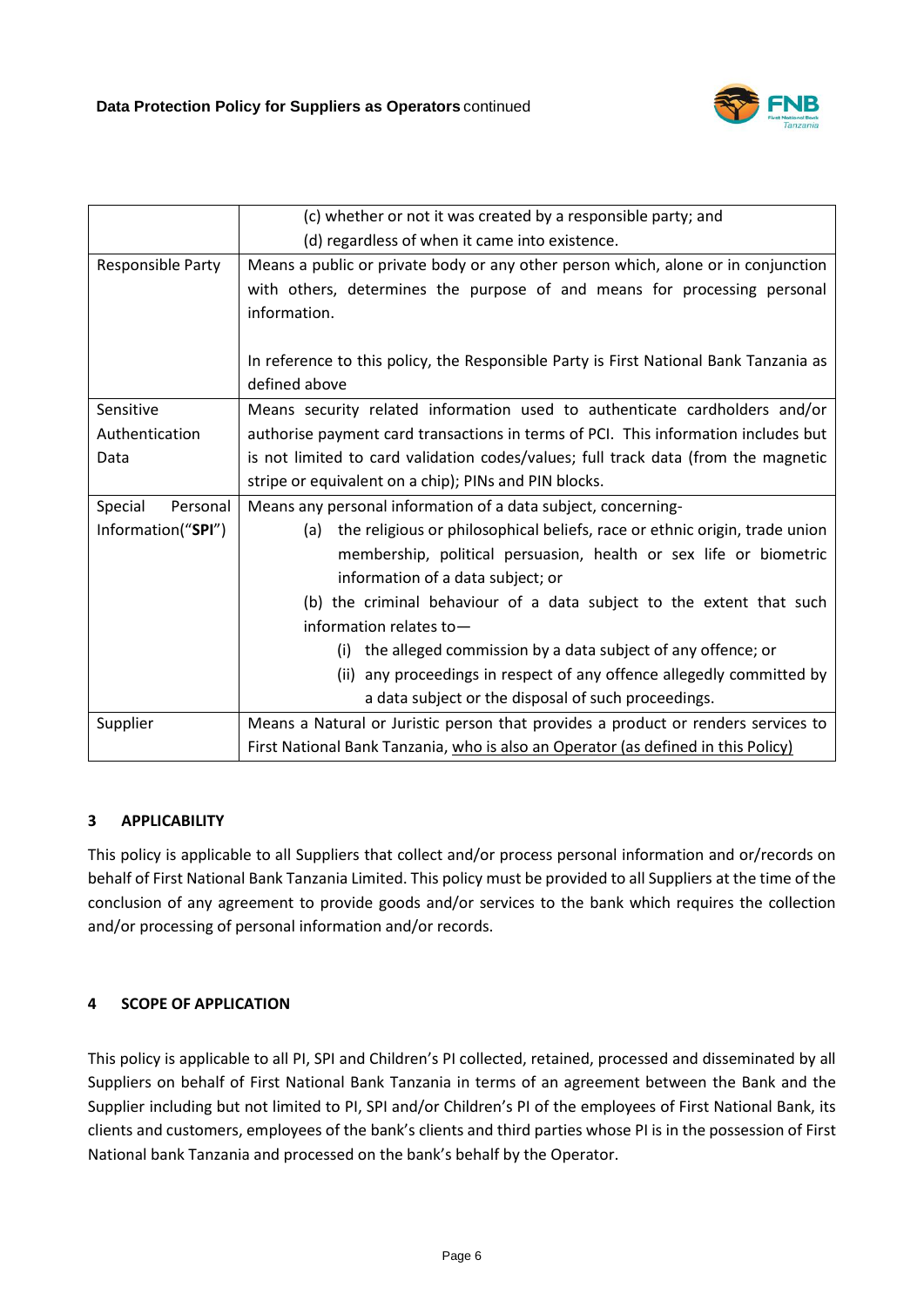

This policy supports the:

- First National Bank Tanzania Privacy Policy;
- Group Information and Technology Governance Framework providing the Group's approach regarding IT and IT security requirements;
- FNBT Suppliers Code of Conduct;
- FNBT Records Management Policy;
- FNBT Information Governance Framework;

## <span id="page-7-0"></span>**5 SUPPLIERS OBLIGATIONS WHEN DEALING WITH PERSONAL INFORMATION AND RECORDS**

#### <span id="page-7-1"></span>**5.1 Accountability**

- 5.1.1. The Supplier acknowledges and accepts that the personal information and/or records received by and/or created by it on behalf of First National Bank Tanzania shall remain the sole property of the bank at all times.
- 5.1.2. The Supplier shall at all times be solely and fully responsible for all its employees, agents, subcontractors and other third parties who act on its behalf in the performance of their functions in terms of its relationship with First National Bank Tanzania
- 5.1.3. By contracting with First National Bank Tanzania the Supplier in its performance of its mandate undertakes that their employees, agents, subcontractors and other third parties who act on their behalf in the performance of their functions in terms of its relationship with First National Bank Tanzania, who shall have access to the bank's personal information and/or records, have signed the appropriate confidentiality undertakings and the Supplier acknowledges and confirms that:
	- it has an information privacy policy in place for purposes of compliance with privacy legislation;
	- its employees, agents, subcontractors and third parties have been provided with the appropriate training to ensure that they understand the provisions of privacy legislation and data privacy principles in general and their roles and responsibilities in relation to the provision of service to First National Bank Tanzania as a responsible party;
	- it will adhere at all times to the provisions, updates and amendments of privacy legislation; and
	- when processing personal information of children or SPI, it will at all times act in accordance with any special provisions provided for in privacy legislation and, the provisions of the agreement with First National Bank Tanzania.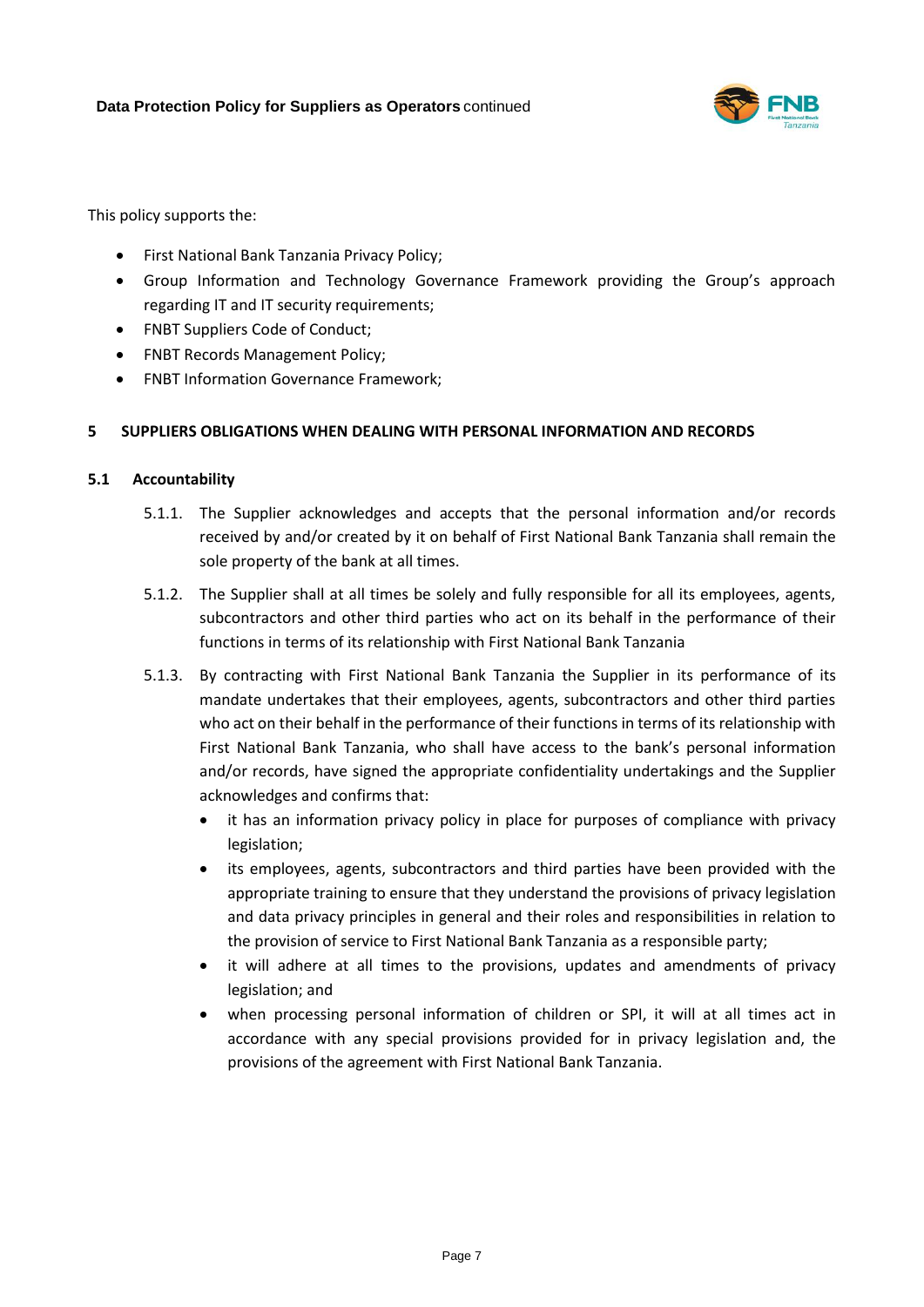

#### <span id="page-8-0"></span>**5.2. Processing limitation**

- 5.2.1. The Supplier will as far as possible collect personal information directly from the data subject to whom the personal information relates unless: the information is public, or the data subject has consented thereto or it is in the legitimate interest of the data subject or First National Bank Tanzania or collection from another source is legally required or needed for court proceedings or national security. or otherwise directed in writing by First National Bank Tanzania, or such personal information and/or record is provided by the bank
- 5.2.2. The Supplier will process personal information of data subjects lawfully and in a reasonable manner so that it does not unreasonably intrude on the data subject's right to privacy. The Supplier will ensure that where legally necessary consent is collected from the data subject where such consent is required for a particular processing action, as per the instructions provided by First National Bank Tanzania and such consent will be retained as per the requirements of best practice records management principles.

#### <span id="page-8-1"></span>**5.3. Purpose Specification**

- 5.3.1. The Supplier shall collect personal information and/or records only as far as such personal information is necessary for the Supplier to comply with the agreement, or for the exercise of the Supplier's rights or instructions in terms of the agreement with First National Bank Tanzania.
- 5.3.2. First National Bank Tanzania requires the Supplier to maintain all personal information and/or records for the period required by the applicable legislation and a retention schedule as provided by the bank. The Supplier will be required to maintain the records and apply best practice records management principles in accordance to the applicable legislation to all personal information irrespective of the form and all retention periods and disposal methods and/or processes must be documented and the evidence of the destruction of all records must be maintained. A copy, or applicable extract, of First National Bank Tanzania Records Retention and Destruction Policies will be supplied.

#### <span id="page-8-2"></span>**5.4. Further Processing Limitation**

- 5.4.1. The Supplier shall only collect and/or process personal information and/or records for the purpose for which it was originally collected and to fulfil all its obligations to First National Bank Tanzania in terms of its agreement with the bank.
- 5.4.2. The requirement for any further processing of personal information and/or records shall be requested in writing for authorisation from the bank.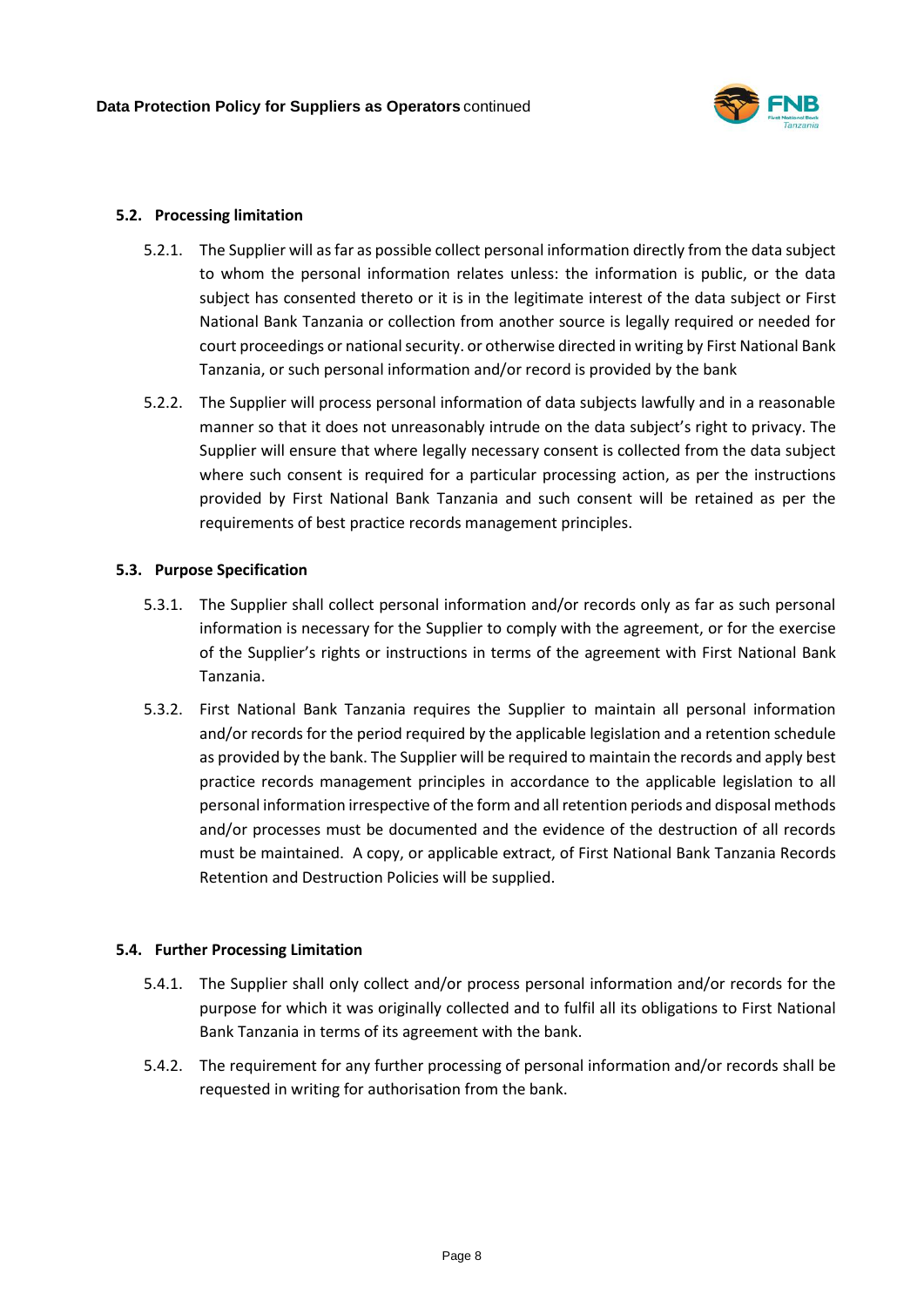

#### <span id="page-9-0"></span>**5.5. Information Quality**

5.5.1. The Supplier shall ensure that where personal information is processed in fulfilment of its obligations under any agreement with First National Bank Tanzania, that such personal information is complete; accurate; not misleading and updated where necessary.

#### <span id="page-9-1"></span>**5.6. Openness**

- 5.6.1. If the Supplier collects PI, SPI or Children's PI on behalf of First National Bank Tanzania, the Supplier must notify the data subject from whom the information is being collected, of the following:
	- that the Supplier is acting on behalf of First National Bank Tanzania;
	- what information is being collected;
	- the purpose for collection of that information;
	- any legal requirements for collection;
	- whether the supply of the information is voluntary or mandatory;
	- the consequences for the failure to supply such information;
	- the name and address of the responsible party;
	- where applicable, the responsible party intends to transfer the information cross border to another country and the level of protection afforded to the information by that country; the right of the data subject to access and correct the personal information, and
	- any further information as required by First National Bank Tanzania (such as the recipients of the information, existence of the right to access/rectify the information, existence of the right to object to the processing of the information, and the right to lodge a complaint to the Information Regulator and its contact details).
- 5.6.2. All employees, agents and subcontractors of the Supplier shall take reasonable steps to identify themselves to a data subject that has been contacted. Further to that, the data subject must be informed that the said Supplier is acting on behalf of First National Bank Tanzania.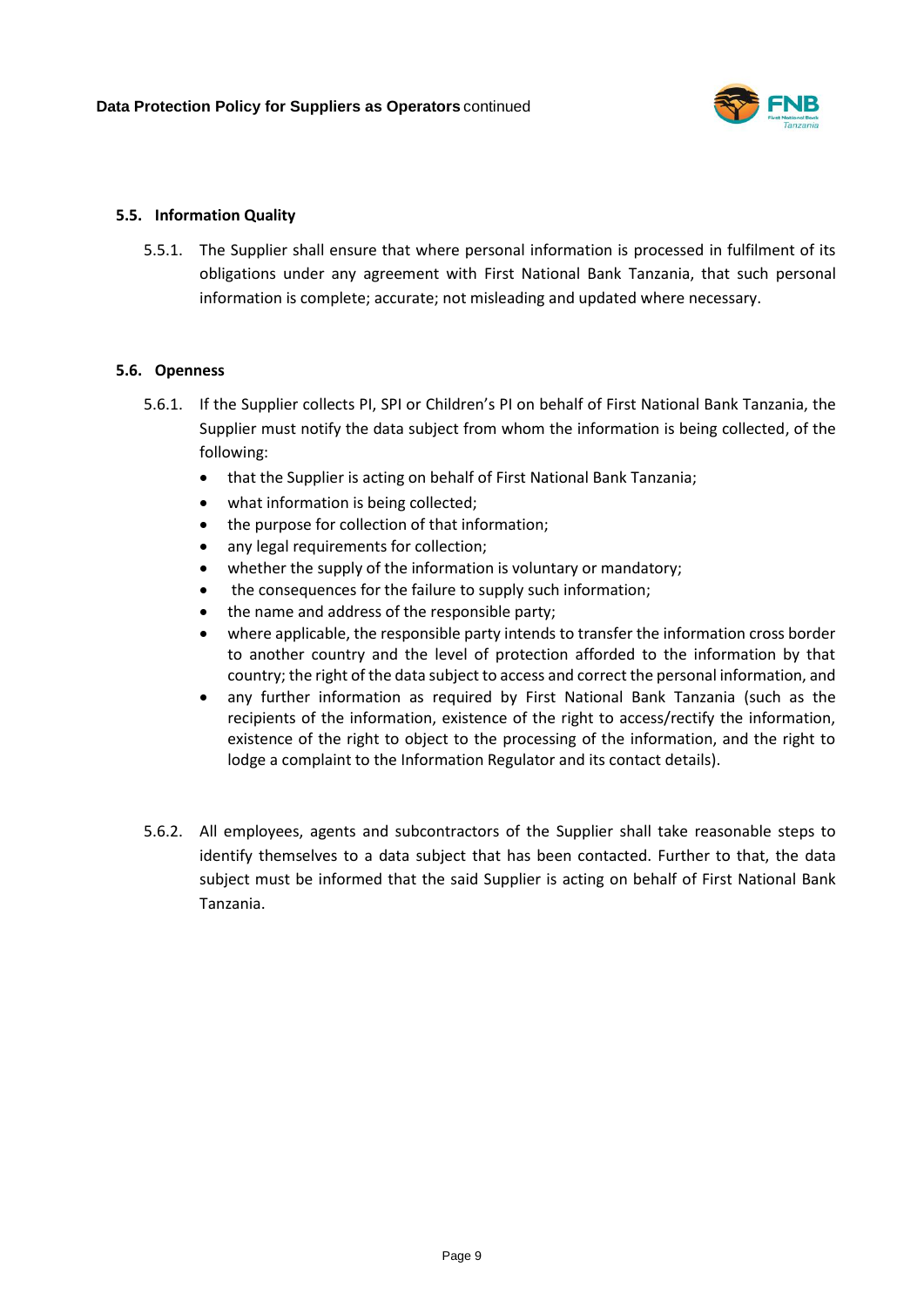

#### <span id="page-10-0"></span>**5.7. Security Safeguards**

- 5.7.1. The Supplier shall secure the integrity and confidentiality of all personal information and/or records in its possession by taking appropriate, reasonable technical and organisational measures to prevent loss or unauthorised destruction of personal information and unlawful access to or processing of personal information in the Supplier's possession.
- 5.7.2. The Supplier must conclude the First National Bank Tanzania Data Privacy Third Party Assessment with the signatories to the agreement prior to the conclusion of the agreement. The control environment will be agreed upon with First National Bank Tanzania prior to the commencement of the engagement.
- 5.7.3. The Supplier is prohibited from disclosing or transferring personal information and/or records to any external third party, except for the purposes of fulfilling its obligations in terms of the relationship with First National Bank Tanzania; or unless otherwise directed to do so by the bank in writing or unless otherwise required law.
- 5.7.4. Where the Supplier is requested to disclose personal information and/or records for a purpose not authorised under the Main Agreement with First National Bank Tanzania, or if disclosure is required by law, then the operator will immediately notify the bank regarding the request or demand for disclosure in writing, and must not disclose the personal information unless directed to do so in writing by the bank or unless otherwise required by law. Where disclosure is required by law, the operator will, where possible, provide First National Bank Tanzania with reasonable written notice of such requirement to provide the bank with an opportunity to protect its rights, and will only disclose such personal information and/or records as it is strictly required to disclose by law.
- 5.7.5. The Supplier shall identify all reasonably foreseeable internal and external risks to personal information in the fulfilment of its obligations in the agreement with First National Bank Tanzania. Appropriate safeguards will be established and maintained against the identified risks and regular verification of the effective implementation of such safeguards will be undertaken by the Supplier and continuous review and updates of safeguards in response to new risks.
- 5.7.6. First National Bank Tanzania may, at any time and upon reasonable notice to the Supplier, enter the premises of the Supplier to inspect, audit or request a third party to audit the Supplier's compliance with this Policy, security and information management requirements under the provisions of privacy legislation and/or the terms and conditions of the agreement as concluded between the Supplier and First National Bank Tanzania. The Supplier is required to co-operate with any such audit or inspection.
- 5.7.7. The Supplier must notify the responsible party (First National Bank Tanzania) immediately where there are reasonable grounds to believe that the personal information that it processes on behalf of the bank has been accessed or acquired by any unauthorised person or entity.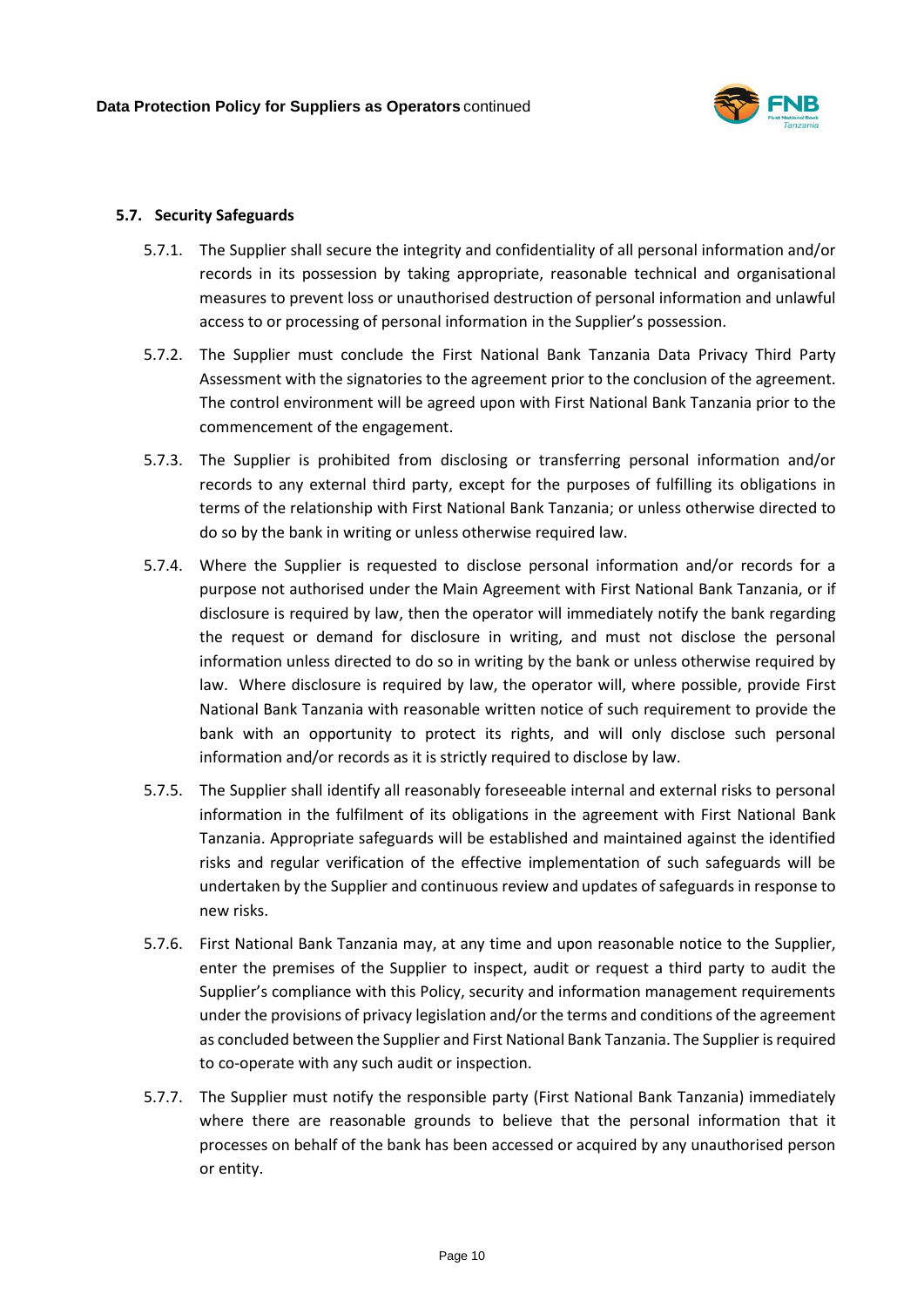

- 5.7.8. First National Bank Tanzania will put in place internal processes and procedures with clearly defined roles and responsibilities to discover or identify the presence or existence of, record and manage security compromises as they arise in line with the internal incident management plan.
- 5.7.9. In the event that the Supplier handles or processes payment card information on behalf of First National Bank Tanzania, they must at all times fully comply with the relevant and current standard as outlined in the Payment Card Industry Data Security Standard (PCI DSS) (www.pcisecuritystandards.org) to ensure continuous protection of sensitive card holder data. The Supplier is responsible at all times for the security, processing and transmission of card information and personal information. First National Bank Tanzania may, as and when required, request proof of said compliance.

#### <span id="page-11-0"></span>**5.8. Data Subject Participation**

- 5.8.1. A Data Subject has the right to, after providing adequate proof of identity:
	- enquire if personal information about them has been collected by the Supplier on behalf of First National Bank Tanzania;
	- how the personal information is being used by the Supplier on behalf of First National Bank Tanzania;
	- whom the information has been disclosed to by the Supplier on behalf of First National Bank Tanzania;
	- challenge the accuracy and completeness of personal information in the possession of the Supplier on behalf of First National Bank Tanzania
	- object to the processing of such personal information by the Supplier on behalf of First National Bank Tanzania; and
	- Withdraw their consent to the processing of their personal information by the Supplier on behalf of First National Bank Tanzania.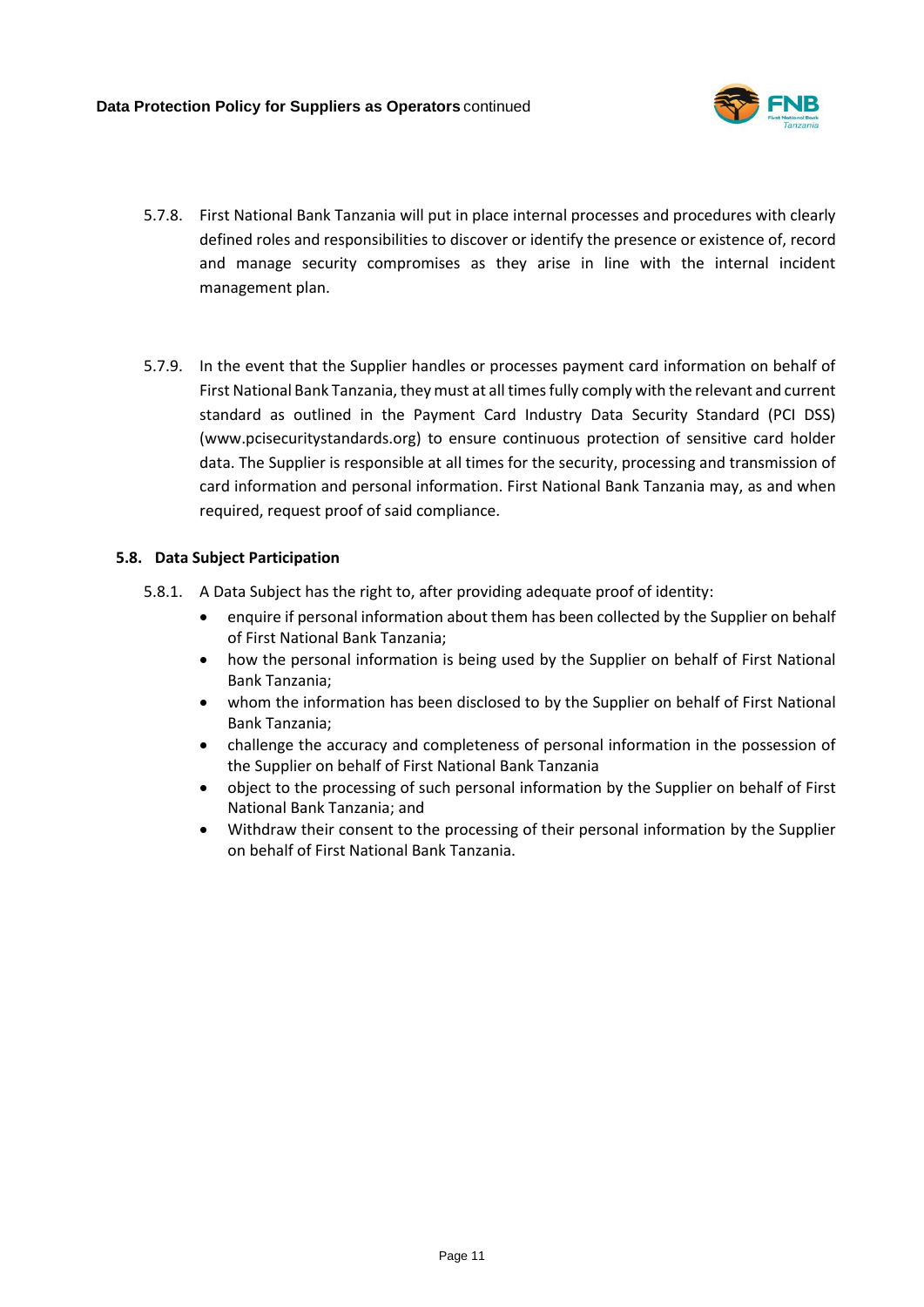

5.8.2. The Supplier must immediately direct any requests by a data subject to access and/or amend any personal information or request to withdraw consent to the processing of their personal information that the Supplier holds on behalf of First National Bank Tanzania must be directed to the bank to be handled in terms of the applicable process.

#### <span id="page-12-0"></span>**6. AUDIT AND INSPECTION OF PERSONAL INFORMATION AND RECORDS**

- 6.1. Prior to the conclusion of any agreement with any Supplier that will process personal information and/or records on behalf of First National Bank, the bank shall conduct a Data Privacy Third Party Assessment when required.
- 6.2. First National Bank Tanzania reserves the right to audit the controls implemented by the Supplier through-out the duration of the agreement as a measure of continued due diligence or privacy risk mitigation on the part of the bank upon providing the Supplier with reasonable notice of the said audit.
- 6.3. First National Bank Tanzania reserves the right to audit:
	- The Supplier's process regarding adherence to privacy principles, the security and information as well as records management but most importantly the Supplier's compliance with the policy requirements set out herein; and
	- The personal information and/or records that the Supplier holds on behalf of First National Bank Tanzania in performance of its obligations towards the bank.

#### <span id="page-12-1"></span>**7. CROSS BORDER TRANSFER**

- 7.1. In cases where the Supplier (or a sub-contractor) is domiciled outside Tanzania or transfers personal information and/or records outside Tanzania in order to provide the bank with goods and/or services, such information may be transferred only in terms of the Main Agreement with First National Bank Tanzania.
- 7.2. Where the processing of personal information occurs in a country that has more stringent data protection laws and provisions than those provided for in Banking and Financial Institutions Act, 2006 and the POPI Act then the more stringent laws and provisions will be applicable to the processing of such personal information.
- 7.3. The Supplier may not transfer personal information that is being processed on behalf of First National Bank Tanzania outside the borders of Tanzania unless:
	- the Supplier or third party who is receiving the information is subject to a data protection law, binding corporate rules or a binding agreement rules that effectively upholds the principles of reasonable processing and contains provisions that have substantively similar provisions than BFIA and POPIA regarding transfer of personal information to foreign jurisdictions;
	- the data subject has provided consent for the transfer;
	- the transfer of such personal information is required for the performance of a contract between the data subject and First National Bank Tanzania;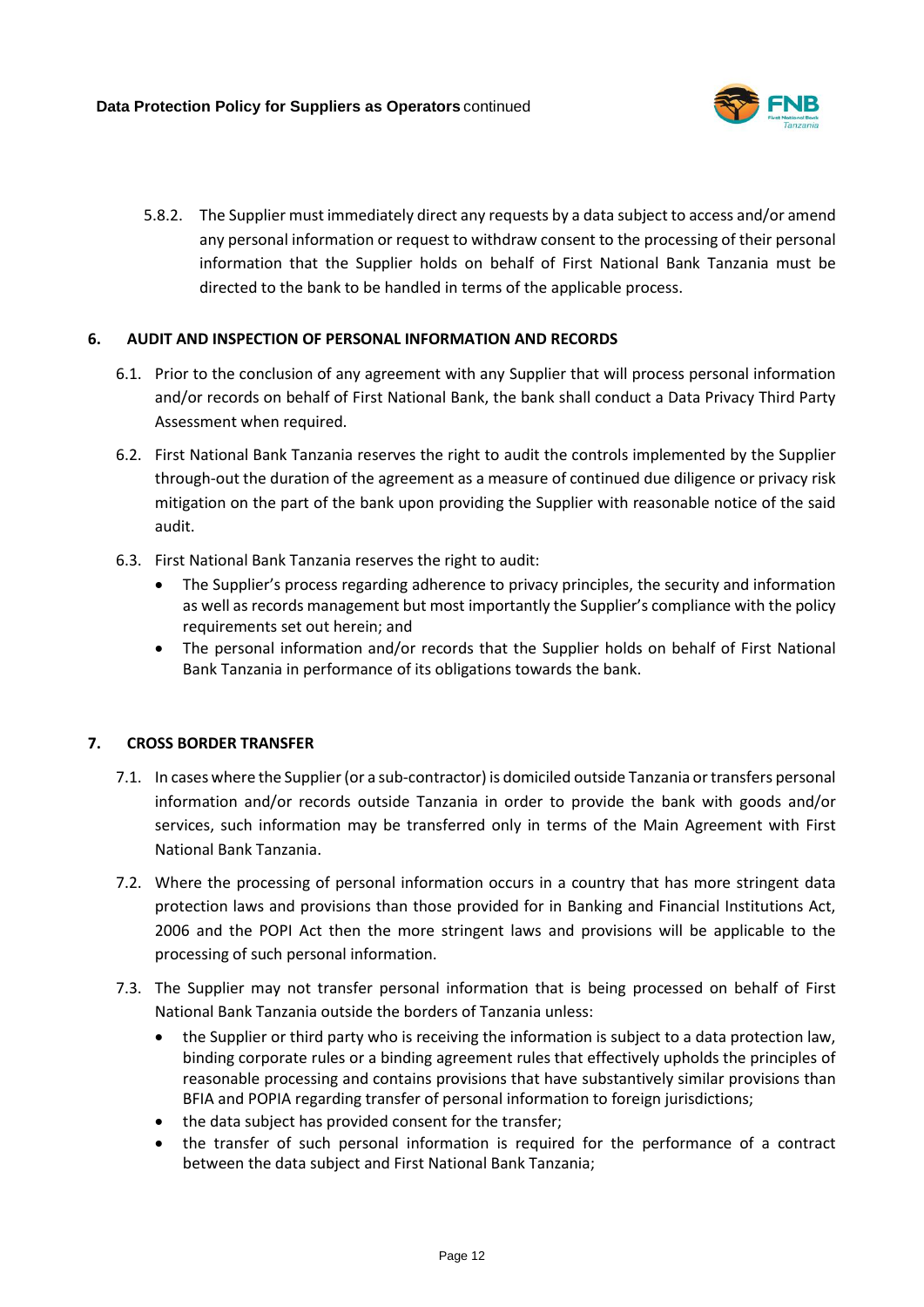

- the transfer of such personal information is necessary for the performance of a contract concluded in the interest of the data subject between First National Bank Tanzania and a third party;
- the transfer of such personal information is for the benefit of the data subject and it is not practical to obtain consent and the data subject would have provided such consent had the data subject been able to; or
- with the prior written approval of First National Bank Tanzania.

#### <span id="page-13-0"></span>**8. NOTIFICATIONS BY SUPPLIER TO FIRST NATIONAL BANK TANZANIA**

- 8.1. All notifications to First National Bank Tanzania relating to access of personal information and/or records in the possession of a Supplier that contain personal information but belonging to the bank, shall be addressed to First National Bank Tanzania in writing.
- 8.2. These notifications include notification to comply with requests from any regulatory authority in terms of local regulatory compliance; access to personal information to address complaints from the regulators and requests to access information, that is the property of First National bank Tanzania.

#### <span id="page-13-1"></span>**9. THIRD PARTY MANAGEMENT**

- 9.1. The Supplier must inform First National Bank Tanzania in writing prior to engaging the services of a third party or subcontractor to assist in providing services in terms of the Main Agreement with First National Bank Tanzania. First National Bank Tanzania may approve or decline the use of such third party or subcontractor.
- 9.2. Where First National Bank Tanzania approves the appointment of such third party or subcontractor the Supplier shall provide the bank with written confirmation of such appointment which includes the identity and location of such third party or subcontractor.
- 9.3. The Supplier may only disclose personal information and/or records to third parties under the following circumstances:
	- in the case that the Supplier contracts with a third party to provide goods and/or services on behalf of the Supplier in order for the Supplier to perform its obligations under the agreement with First National Bank Tanzania; or
	- Has consent of the data subject; or
	- To protect the legitimate interest of the data subject; or,
	- To pursue the legitimate interest of the responsible party; or to pursue the legitimate interest of a third party; or
	- In cases where the Supplier is under a legal duty to share personal information and/or records to comply with a legal obligation.